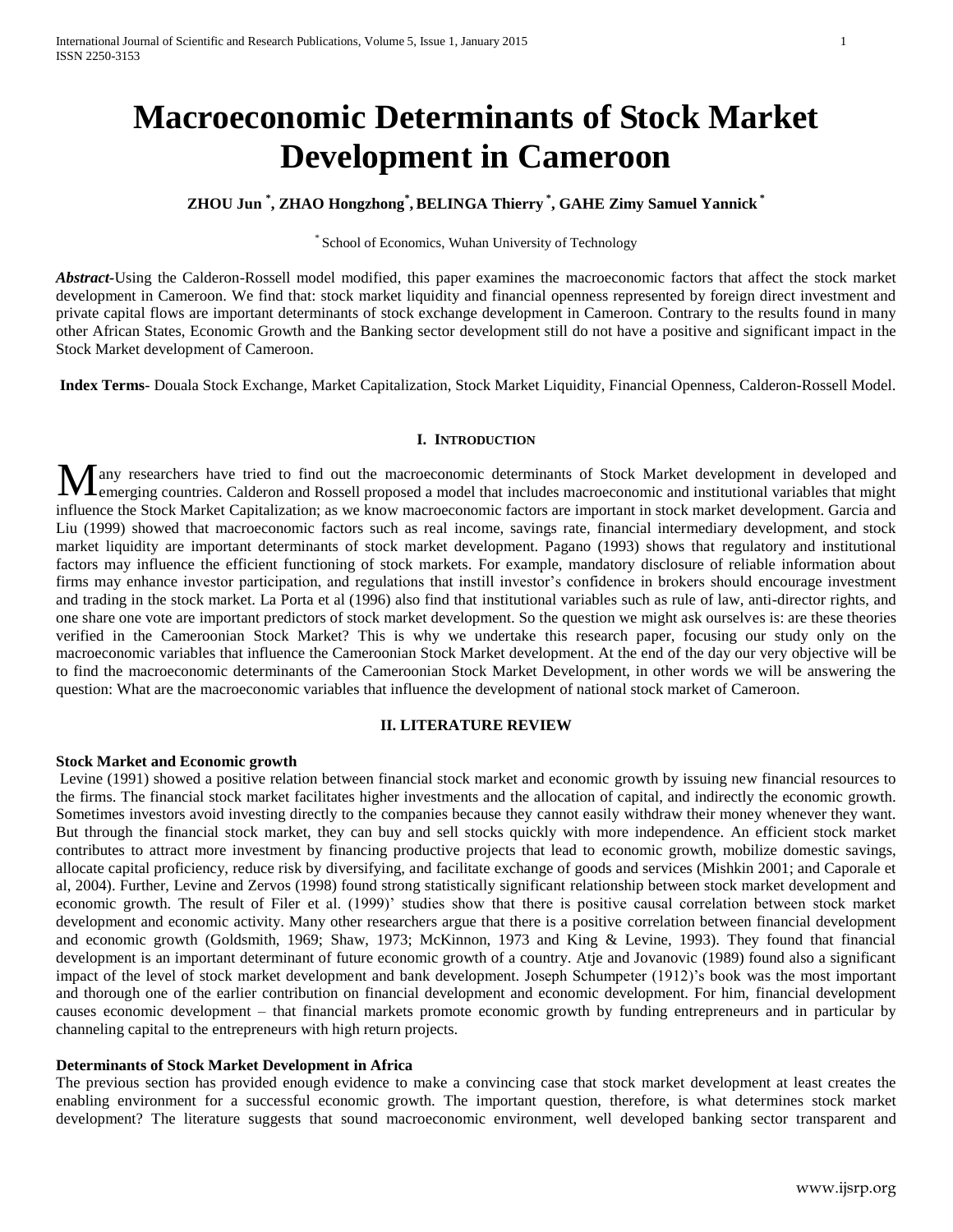accountable institutions, and shareholder protection are necessary preconditions for the efficient functioning of stock markets in Africa.

# **Macroeconomic Stability**

A stable macroeconomic environment is crucial for the development of the stock market. Macroeconomic volatility worsens the problem of informational asymmetries and becomes a source of vulnerability to the financial system. Low and predictable rates of inflation are more likely to contribute to stock market development and economic growth. Both domestic and foreign investors will be unwilling to invest in the stock market where there are expectations of high inflation. Garcia and Liu (1999) finds that sound macroeconomic environments and sufficiently high income levels—GDP per capita, domestic savings, and domestic investments—are important determinants of stock market development in emerging markets.

# **Banking Sector Development**

The development of the banking sector is important for stock market development in Africa. At the early stages of its establishment the stock market is a complement rather than substitute for the banking sector. Developing the financial intermediary sector can promote stock market development. Many East Asian countries are successful examples. Support services from the banking system contribute significantly to the development of the stock market. Consequently, liquid inter-bank markets, largely supported by an efficient banking system, are important for the development of the stock market. Conversely a weak-banking system can constrain the development of the stock market. On the empirical front, Demirguc-Kunt and Levine (1996) found that most stock market indicators are highly correlated with banking sector development. Countries with well-developed stock markets tend to have well developed financial intermediaries. Yartey (2007) finds that a percentage point increase banking sector development increases stock market development in Africa by 0.59 percentage point controlling for macroeconomic stability, economic development and the quality of legal and political institutions.

# **Institutional Quality**

Institutional quality is important for stock market development because efficient and accountable institutions tend broaden appeal and confidence in equity investment. Equity investment thus becomes gradually more attractive as political risk is resolved over time. Therefore, the development of good quality institutions can affect the attractiveness of equity investment and lead to stock market development. Yartey (2007) finds good quality institutions such as law and order, democratic accountability, bureaucratic quality as important determinants of stock market development in Africa because they reduce political risk and enhance the viability of external finance. Bekaert (1995) provides evidence that higher levels of political risk are related to higher degrees of market segmentation and consequently low level of stock market development. Erb et al (1996) show that expected returns are related to the magnitude of political risk. They find that in both developing and developed countries, the lower the level of political risk, the lower is required returns. The evidence in the literature suggests that political risk is a priced factor for which investors are rewarded and that it strongly affects the local cost of equity, which may have important implications for stock market development.

## **Shareholder Protection**

Another key determinant of stock market development is the level of shareholder protection in publicly traded companies, as stipulated in securities or company laws (Shleifer and Vishny, 1997). Stock market development is more likely in countries with strong shareholder protection because investors do not fear expropriation as much. In addition, ownership in such markets can be relatively dispersed, which provides liquidity to the market. La Porta et al (1999) provide evidence for the importance of minority rights protection by using indicators of the quality of shareholder protection as written in laws. They demonstrate that the quality of shareholder protection is correlated with the capitalization and liquidity of stock markets in 49 countries around the world. Laporta et al (1997) find that countries with lower quality of legal rules and law enforcement have smaller and narrower capital markets and that the listed firms on their stock markets are characterized by more concentrated ownership. Demirguc-Kunt and Maksimovic (1998) show that firms in countries with high ratings for the effectiveness of their legal systems are able to grow faster by relying more on external finance.

# **III. METHODOLOGY**

# **Calderon-Rossell Model Modified**

In the Calderon-Rossell model, economic growth and stock market liquidity are considered as the main determinants of stock market development represented by the Stock Market Capitalization. Market capitalization is defined as follows:  $Y = PV(1)$ 

Where:

*Y* is market capitalization in local currency; *P* is the number of listed companies in the stock market; and *V* is the local currency average price of listed companies. The model can be presented formally as follows:  $Y = PV = Y(G, T)$  (2)  $V = V(G, P), P = P(T, V)$  (3)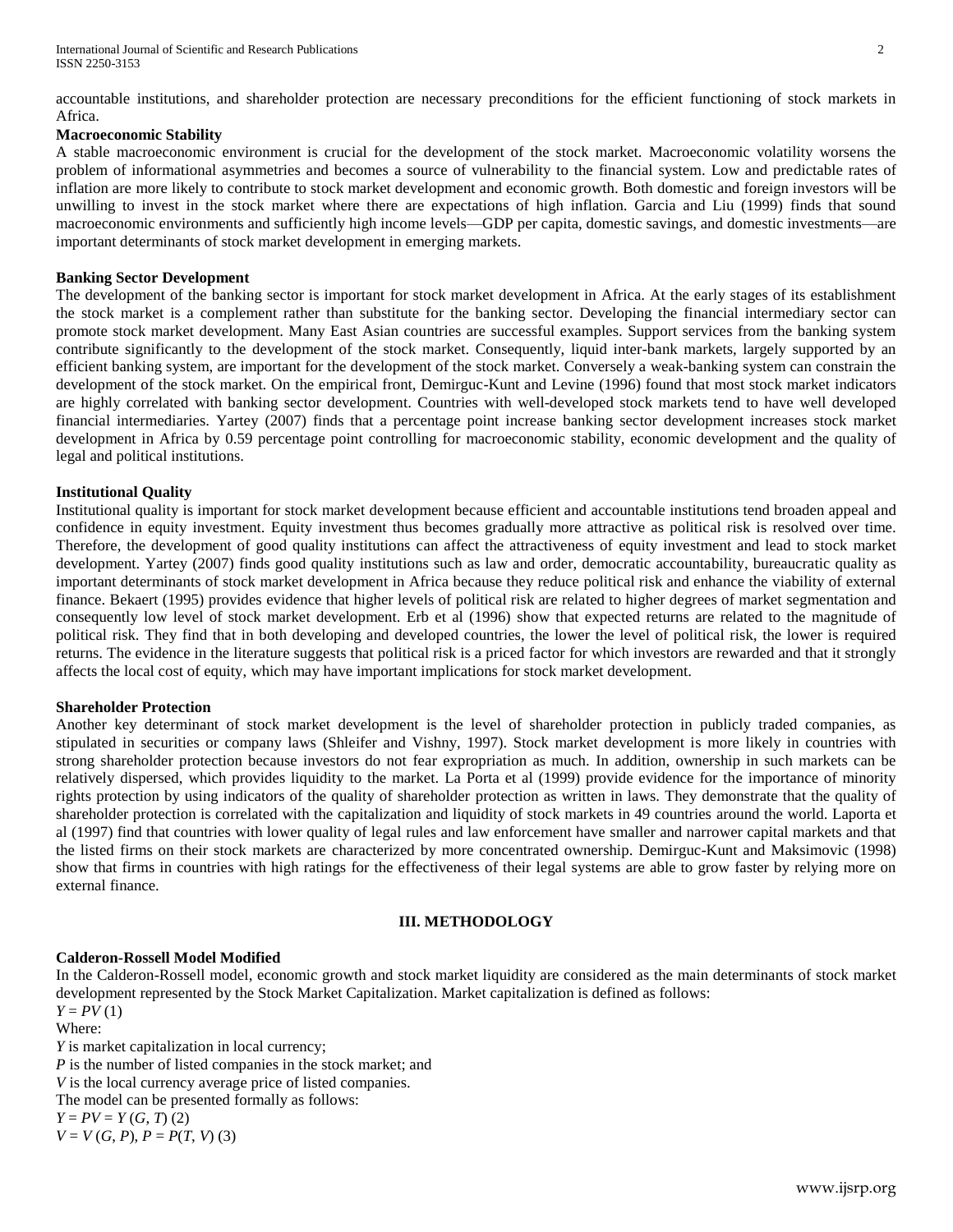The exogenous variable G represents per capita GNP in local currency and variable T represents the turnover ratio. The endogenous variables are V, P. The structural equations are then expressed in the following reduced behavioral model:

| $LogY = \theta_1 LogG + \theta_2 LogT$                                                                          | (4)  |
|-----------------------------------------------------------------------------------------------------------------|------|
| The component of the reduced form model is expressed as follows:                                                |      |
| $Log V = \alpha_1 Log G + \alpha_2 Log T$                                                                       | (5)  |
| $LogP = \varpi_1 LogG + \varpi_2 LogT$                                                                          | (6)  |
| Equation 4 can be written as:                                                                                   |      |
| $Log Y = Log(PV) = \alpha_1 \log G + \alpha_2 \log T + \overline{\omega}_1 \log G + \overline{\omega}_2 \log T$ | (7)  |
| Factorizing we have:                                                                                            |      |
| $LogY = (\alpha_1 + \overline{\omega}_1)logG + (\alpha_2 + \overline{\omega}_2)logT$                            | (8)  |
| Where:                                                                                                          |      |
| $\theta_1 = \alpha_1 + \overline{\omega}_1$                                                                     | (9)  |
| and                                                                                                             |      |
| $\theta_2 = \alpha_2 + \overline{\omega}_2$                                                                     | (10) |
|                                                                                                                 |      |

Equation 8 shows the impact of economic growth, *G,* and stock market liquidity, *T* on stock market development, *Y.* The model shows that stock market development is the result of the combined effect of economic growth and liquidity on both stock prices and the number of listings.

To examine the validity of this model, Calderon-Rossell used data from 42 countries from the main active stock markets in the world with annual observations from 1980–87. The analysis shows that stock market liquidity and economic growth are important determinants of stock market growth.

As we know macroeconomic factors are important in stock market development. Garcia and Liu (1999) showed that macroeconomic factors such as real income, savings rate, financial intermediary development, and stock market liquidity are important determinants of stock market development. Pagano (1993) shows that regulatory and institutional factors may influence the efficient functioning of stock markets. For example, mandatory disclosure of reliable information about firms may enhance investor participation, and regulations that instill investor's confidence in brokers should encourage investment and trading in the stock market. La Porta et al (1996) also find that institutional variables such as rule of law, anti-director rights, and one share one vote are important predictors of stock market development.

The Calderon-Rossell model was modified to incorporate other financial and economic variables that might affect stock market development. In particular, the modified model examines the role of banking sector development, and private capital flows in explaining stock market development in Emerging Countries. The modified model consisted of estimating the following regression:

*Y*<sub>it</sub></sup> =  $\alpha_i$  +*δY*<sub>*it-1</sub>* +*βM*<sub>*it*</sub> +*ε*<sub>*it*</sub></sub>

Where:

**Y** is stock market capitalization relative to **GDP**.

 $a_i$  is the unobserved country specific fixed effect.

 $\varepsilon_{it}$  is the usual white noise.

 $M_{it}$  is a matrix of macroeconomic variables made up of GDP per capita, credit to the private sector as a percentage of GDP and its square, gross domestic investment as a percentage of GDP, stock market value traded as a percentage of GDP, private capital flows as a percentage of GDP, foreign direct investment as a percentage of GDP, macroeconomic stability (measured by current inflation and the real interest rate), and gross domestic savings.

# **Dependent Variable: Stock Market Development**

The dependent variable of interest is stock market development. We measure stock market development using market capitalization as a proportion of GDP. This measure equals the value of listed shares divided by GDP. The assumption behind this measure is that overall market size is positively correlated with the ability to mobilize capital and diversify risk on an economy-wide basis.

## **Independent variables:**

# **- Income Level**

Real income has been found to be highly correlated with the size of the stock market. We use the log GDP per capita in US dollars to measure the income level.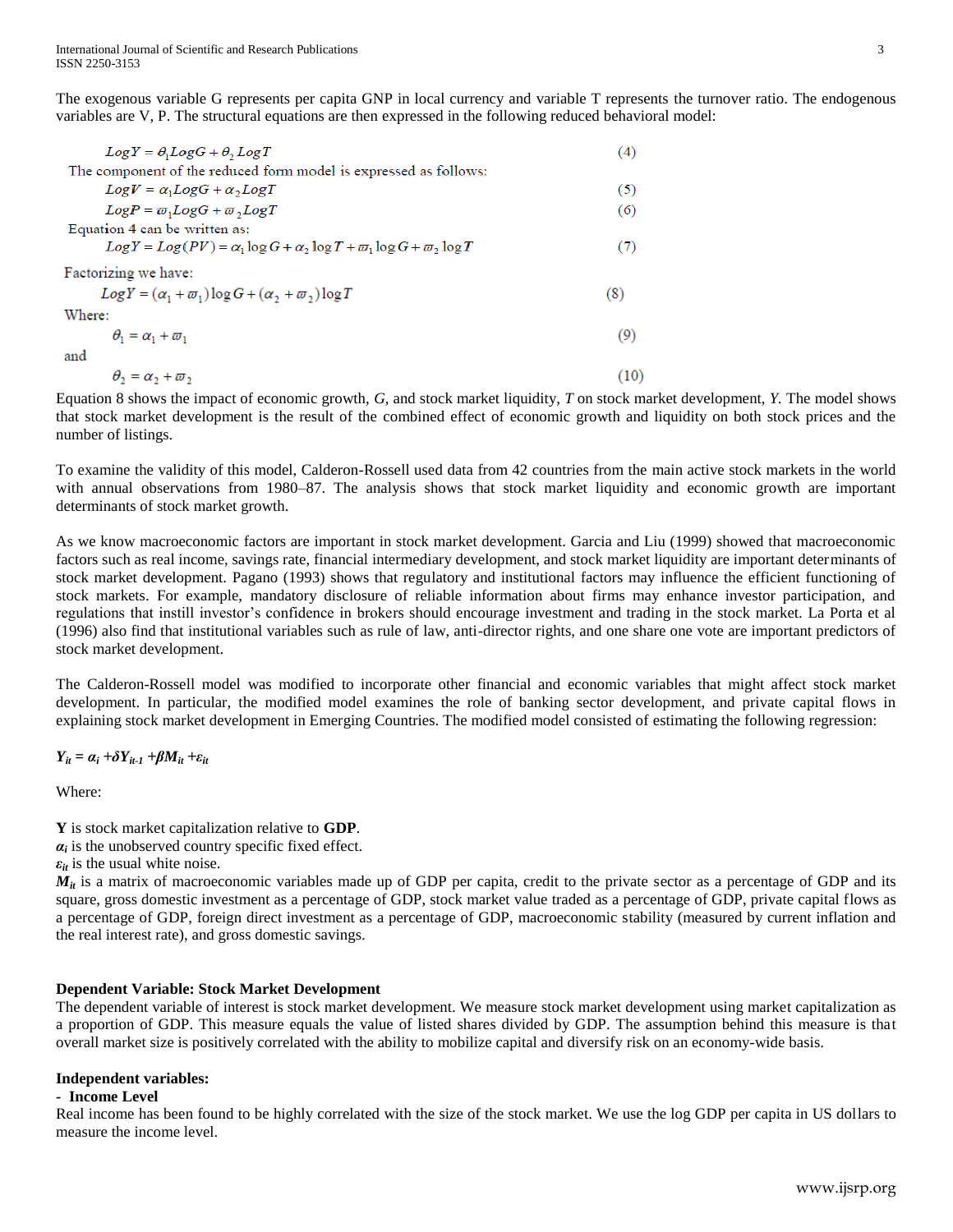# **- Banking Sector Development**

To determine whether stock market development is significantly correlated with banking sector development, we include a measure of banking sector development in the regression. Most studies use M2 relative to GDP as a measure of financial depth. However, according to King and Levine (1993), this measure does not tell us whether the liabilities are those of the central bank, commercial banks or other depository institutions. As a result, this research uses the value of domestic credit provided by the banking system to the private sector relative to GDP as a measure of banking sector development.

#### **- Savings and Investment**

Stock markets, like financial intermediaries, intermediate savings to investment projects. Usually the larger the savings, the higher the amount of capital flows through the stock market. However, savings and investment may not be highly correlated with income in our sample. Thus, we expect savings and investment to be important determinants of stock market development. We use gross domestic savings as percentage of GDP and gross domestic investment as a percentage of GDP.

# **- Stock Market Liquidity**

Liquidity is the ease and speed at which economic agents can buy and sell securities. We measure stock market liquidity using value traded as a percentage of GDP. This ratio measures the value of equity transactions relative to the size of the economy. This measure does not directly measure how easily investors can buy and sell shares at posted prices. However, it does measure the degree of trading relative to the size of the economy. It, therefore, reflects stock market liquidity on an economy wide (Levine and Zervos, 1998).

#### **- Macroeconomic Stability**

Macroeconomic stability may be an important factor for the development of the stock market. We expect that the higher the macroeconomic stability the more incentive firms and investors have to participate in the stock market. Furthermore, corporate profitability can be affected by changes in monetary, fiscal, and exchange rate policies. Therefore, we expect the stock market in countries with stable macroeconomic environment to be more developed. To determine the impact of macroeconomic stability on market capitalization, we use two measures of macroeconomic stability: real interest rate and current inflation mainly because of their importance in previous studies (for instance, Garcia and Liu, 1999). Regarding inflation, the conventional wisdom about the role of stocks is that they provide a hedge against inflation or that the nominal equity returns should be positively related to inflation (the Fisherian hypothesis). McCarthy et al (1990), however, suggest a negative relationship between stock returns and inflation.

## **- Private Capital Flows**

In the last few decades, foreign investors have emerged as major participants in emerging stock markets. Errunza (1982) argued that the long term impact of foreign capital inflows on the development of the stock market is broader than the benefits from initial flows and increased investor participation. Foreign investment is associated with institutional and regulatory reform, adequate disclosure and listing requirements and fair trading practices. The increase in informational and operational efficiency is expected to inspire greater confidence in domestic markets. This increases the investor's base and participation and leads to more capital flows. Capital flows is measured in this paper using foreign direct investment as a percentage of GDP and net private capital flows as a percentage of GDP.

## **Estimation Method**

Arellano and Bond (1991) propose using a dynamic panel data estimator based on Generalized Method of Moments (GMM) methodology that optimally exploits the linear moment restrictions implied by the dynamic panel growth model. The dynamic GMM estimator is an instrumental variable estimator that uses lagged values of all endogenous regressors as well as lagged and current values of all strictly exogenous regressors as instruments. Equations can be estimated using the levels or the first differences of the variables. For the difference estimator, the variables are measured as first differences and the lagged value of the levels of the variables are used as appropriate instruments. However, before proceeding with the Generalized Method of Moments the following identifying assumption is necessary. We assume that there is no second order serial correlation in the first differences of the error term. The consistency of the Generalized Method of Moments (GMM) estimator requires that this condition be satisfied. Given the construction of the instruments as lagged variables the presence of second order serial correlation will render such instruments invalid.

The GMM method and the classical 2SLS method are considered for the estimation of mixed regressive, spatial autoregressive models. These methods have computational advantage over the conventional quasi maximum likelihood method. The proposed GMM estimators are shown to be consistent and asymptotically normal. Within certain classes of GMM estimators, best ones are derived. The proposed GMM estimators improve upon the 2SLS estimators and are applicable even if all regressors are irrelevant. So for this research paper we will use the 2-Stages Least Squares and employ the t-Statistics and F-Statistics in order to see the

influence of our macroeconomic variables over the Stock Market Capitalization.

Since the Cameroon Stock Exchange has started to operate in 2006, we are using the data for the period going from 2006 up to 2011. We will use for our analysis the 9 macroeconomic variables mentioned in the Calderon-Rossell Model.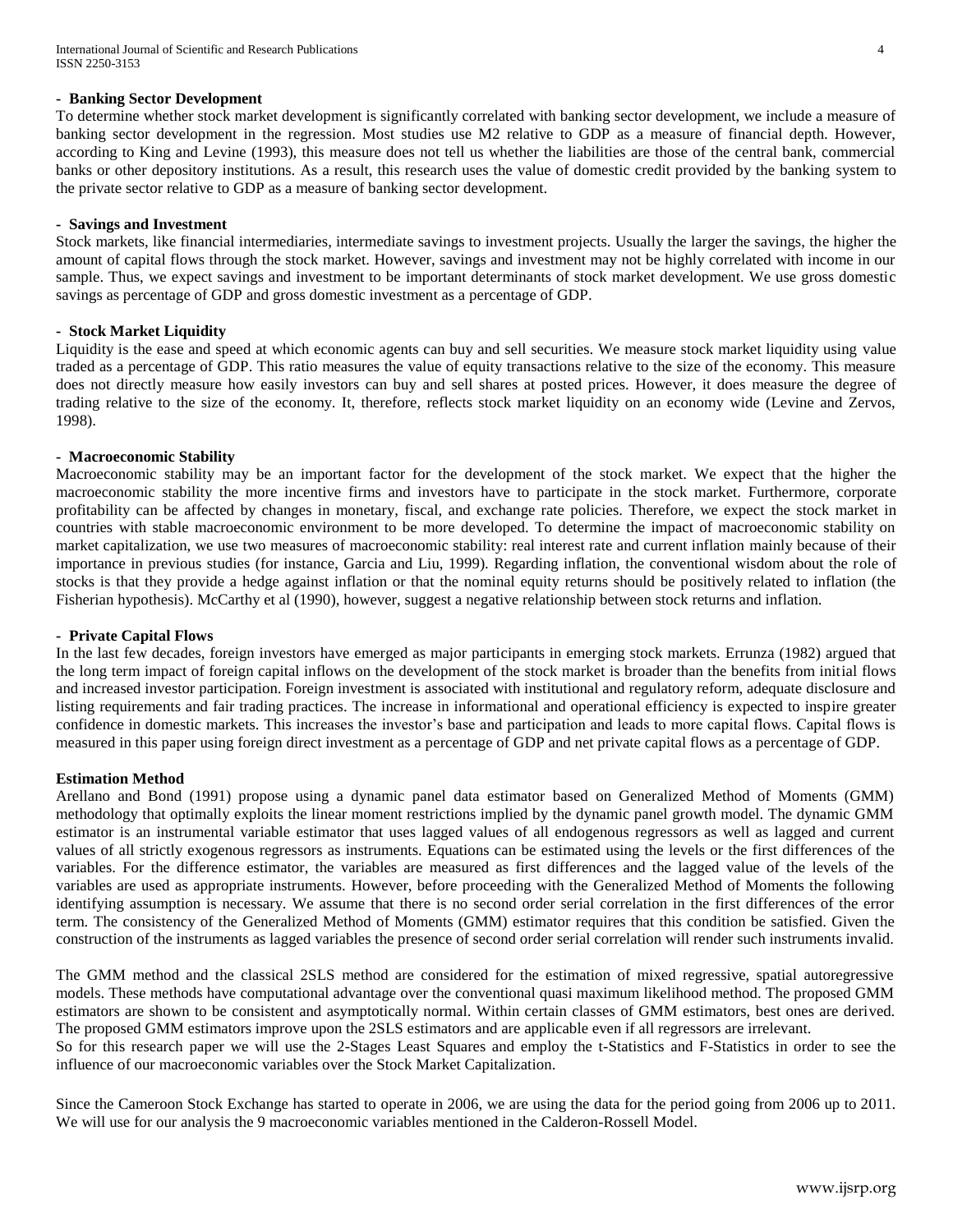# **IV. ESTIMATED MODEL AND FINDINGS**

#### **Estimated Model Results**

**MKTt-1:** Stock Market Capitalization Lagged **DCP:** Domestic Credit to the Private Sector **VAR: Stock** Market Value Added Ratio **GDP/Capita:** Gross Domestic Product per Capita **GDI:** Gross Domestic Investment **GDS:** Gross Domestic Saving **CI:** Current Inflation Rate **RI:** Real Interest Rate **FDI:** Foreign Direct Investment **Kpt Flows:** Net Capital Flows

| <b>Variables</b>   | MKTt-1                | <b>DCP</b>       | <b>VAR</b>              | <b>GDP</b><br>Capita | <b>GDI</b>           | <b>GDS</b>            | CI                          | <b>RI</b>            | <b>FDI</b>      | Kpt<br><b>Flows</b> |
|--------------------|-----------------------|------------------|-------------------------|----------------------|----------------------|-----------------------|-----------------------------|----------------------|-----------------|---------------------|
| <b>MODEL 1</b>     | $-505861$<br>$-1.557$ | .001819<br>1.617 | .776361<br>3.112        | $-.066203$<br>$-795$ |                      |                       |                             |                      |                 |                     |
| <b>MODEL 2</b>     | $-.002793$<br>$-.008$ |                  | .942230<br>$-1.000$     | $-156389$<br>1.375   | .003297<br>3.505     |                       |                             |                      |                 |                     |
| <b>MODEL 3</b>     | 2.092231<br>3.276     |                  | $-5.390131$<br>4.067    | .405184<br>$-3.686$  |                      | $-.00756$<br>$-3.153$ |                             |                      |                 |                     |
| <b>MODEL 4</b>     | $-346137$<br>$-.602$  |                  | 1.072915<br>.728        | .074447<br>.415      |                      |                       |                             | .00014<br>5<br>1.791 |                 |                     |
| <b>MODEL 5</b>     | $-194150$<br>$-.362$  |                  | .896253<br>.544         | .046443<br>.090      |                      |                       | 5.46667043E-<br>5<br>.1.985 |                      |                 |                     |
| <b>MODEL 6</b>     | $-.064488$<br>$-.148$ |                  | .429751<br>.936         | .065637<br>.804      |                      |                       |                             |                      | .001085<br>.634 |                     |
| <b>MODEL 7</b>     | .198526<br>.371       |                  | .061224<br>1.003        | .001059<br>1.024     |                      |                       |                             |                      |                 | .416776<br>.739     |
|                    | Model 1               | Model 2          | Model 3                 | Model 4              | Model 5              | Model 6               | Model 7                     |                      |                 |                     |
| <b>Constant</b>    | .202607<br>.756       | .463322<br>.962  | $-1.222412$<br>$-4.098$ | $-249375$<br>$-.728$ | $-154889$<br>$-.545$ | $-218721$<br>$-0.936$ | $-0.203999$<br>$-1.004$     |                      |                 |                     |
| <b>F-Statistic</b> | 13.58173              | 10.81043         | 55.55383                | 4.23586              | 3.60780              | 6.05060               | 17.40098                    |                      |                 |                     |

## **Table1 Cameroon Macroeconomic Determinants of Stock Market Development 2- Stages Least Squares Estimation Method - Dependent Variable: Stock Market Capitalization/GDP**

# **Source: Author with Data from the World Bank and African Development Bank**

**In Model 1**, we have our baseline regression model, which includes variables such as GDP per capita, bank credit, stock market liquidity, the results show that the lagged variable, the GDP per Capita have a negative effect on the Stock Market development, but that negative effect is not significant. The Value Traded Ratio that measures the Stock Market liquidity has a significant and positive effect on the Stock Market Capitalization in Cameroon with 20% level of significance. So through this model we see that the banking sector in Cameroon is not enough affecting the Stock Market Development and so doing does not promote Stock Market Development of the Country. When value traded as a percentage of GDP increases by 1 percentage point, stock market capitalization increases by 0.776 percentage points.

To examine the effect of the Investment on stock market development we use Gross Domestic Investment in **Model 2**. The results show that lagged capitalization ratio, GDP per capita, bank credit, are all not significant and negative. Investment is not significant even though it has the expected positive sign, in Model 2 the Value Added Ratio is still significant and positively affecting the Stock Market Development. Percentage point increase in gross domestic investment as a percentage of GDP increases stock market development by .003297 percentage points.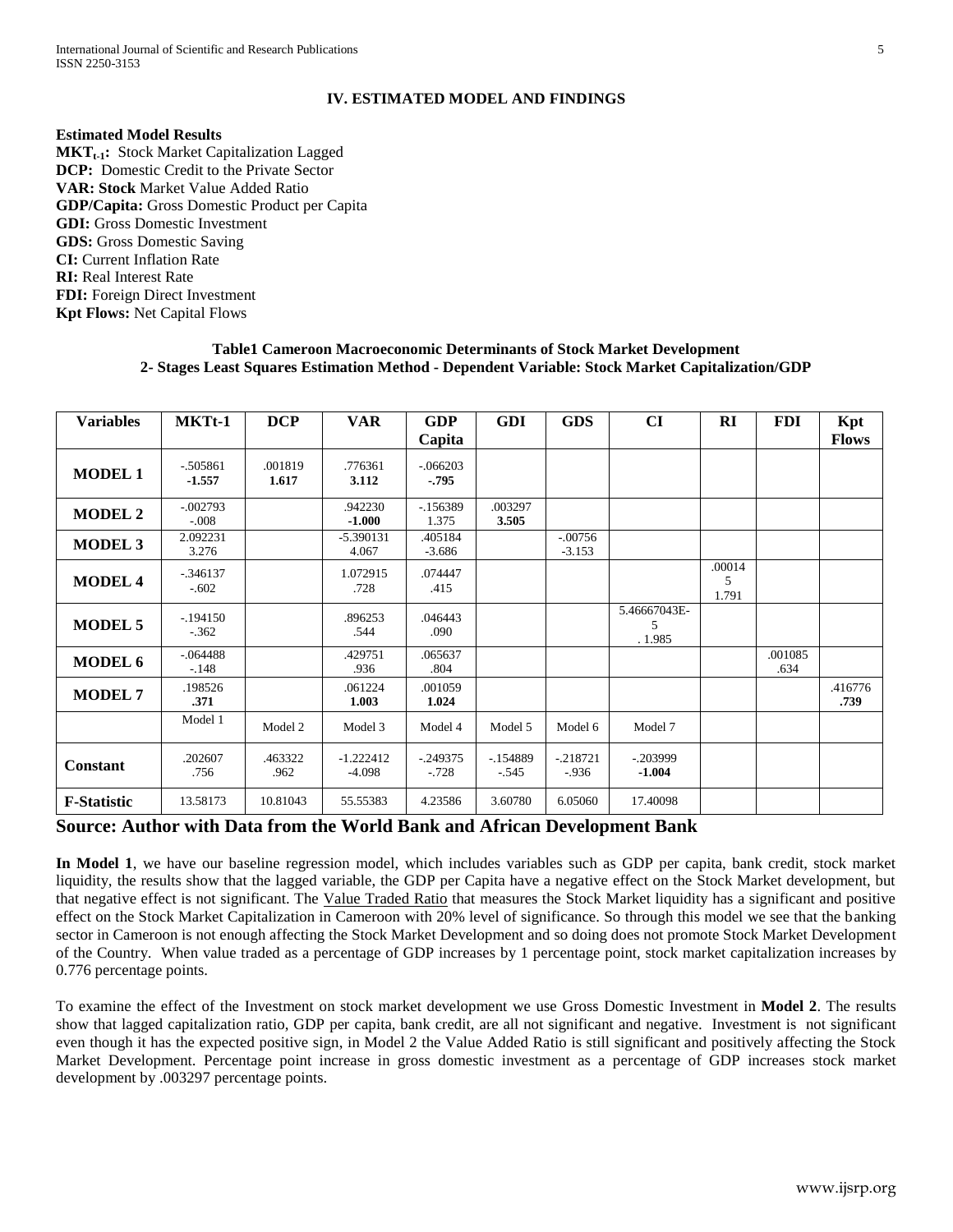In **Model 3**, we look at the effect of gross domestic savings on stock market development. We use gross domestic savings as a percentage of GDP instead of gross domestic investment. The results show that the Lagged capitalization ratios, the GDP per capita, are all positive and statistically significant. Savings is negative and statistically significant.

To examine the effect of real interest rate on stock market development we use real interest rate instead of inflation in **Model 4**. The results show that GDP per capita, stock market value traded are positive but not significant. Real interest rate has the unexpected positive sign even though it is not statistically significant.

**Model 5** helps us to look at the effect of Current Inflation on the Stock Exchange Development. Here we found out that except the lagged capitalization ratio that has insignificant and negative value, the Inflation rate, the Value Added Ration and the GDP per capita are all positively but not significant enough to affect the Market Capitalization.

**In Model 6,** we investigate the effects of Foreign Direct Investment on the Cameroonian Stock Market Development. The result shows that except the Lagged Capitalization Ratio, the GDP per Capita, Value Added Ratio and the Foreign Direct Investment have all a positive impact on the stock market capitalization in Cameroon, but that impact is still not significant.

Finally with **Model 7,** the effect of private capital flows on stock market development is investigated. Private capital flows as percentage of GDP replaces FDI in the equation. The result shows that private capital flows is positive and significant. In particular, a percentage point increase in capital inflows induces a 0.25 percentage points increase in stock market development. Again, lagged capitalization ratio, GDP per capita, private credit and stock market liquidity are all positive and statistically significant.

# **CONCLUSION**

In this research paper we have being looking at the macroeconomic determinants of the Stock Market development in Cameroon. In our literature review we have presented first of all the relationship between Stock Market development and Economic Growth as viewed by many researchers; we have then showed the determinants of Stock Market development in Africa. Later, after presenting briefly the Calderon Rossell modified model, we have estimated a model using the data collected from 2006 to 2011. The results show that mainly, Stock Market liquidity (Stock Market Value Traded Ratio) and Financial Openness (Foreign Direct Investment and Private Capital Flows) have a positive and significant influence on the Stock Market development in Cameroon.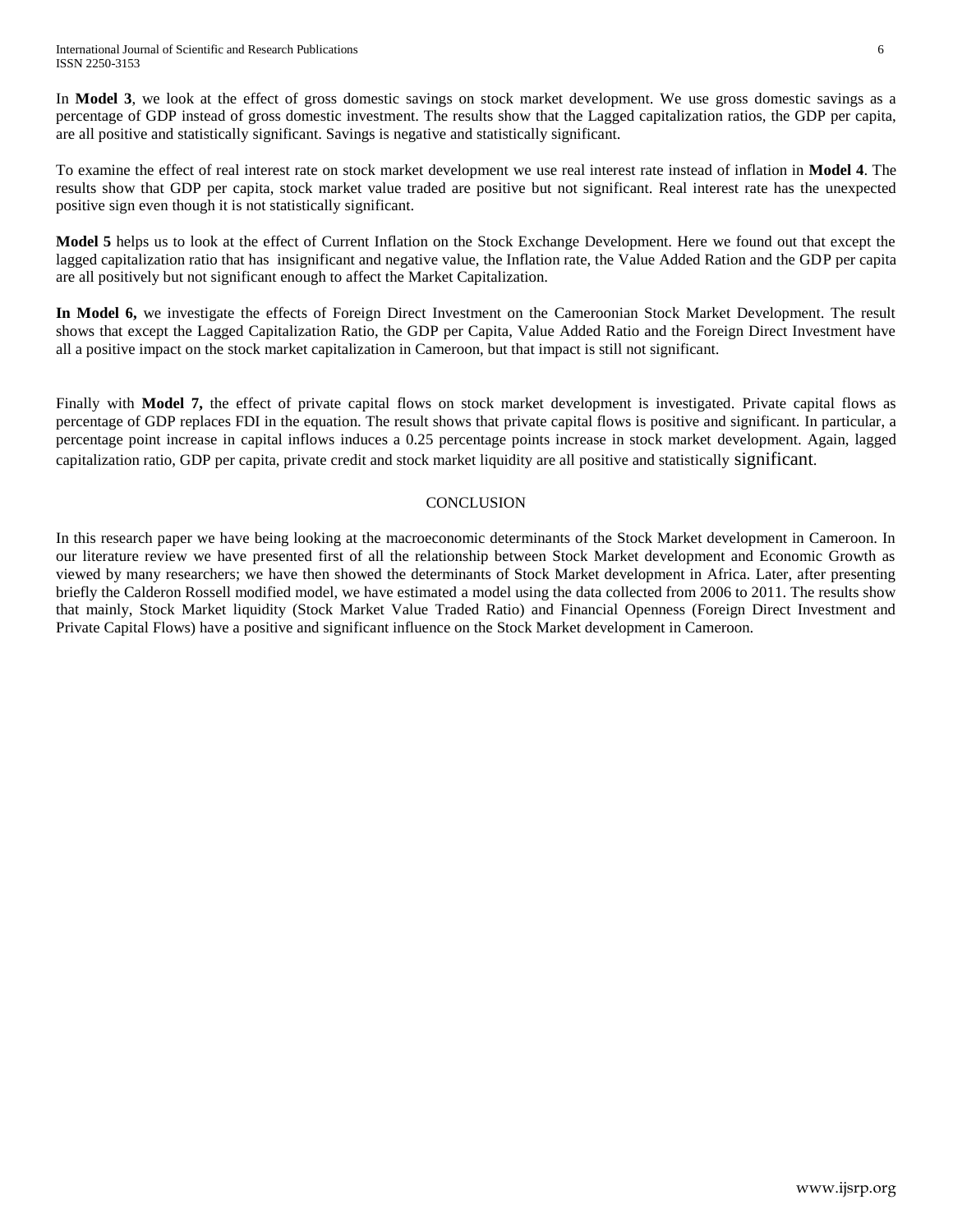APPENDIX

# **MODEL 1-DSX**

| Dependent variable MKTT                                                                                                                                                                                                                                    |
|------------------------------------------------------------------------------------------------------------------------------------------------------------------------------------------------------------------------------------------------------------|
| Multiple R<br>.99092<br>R Square<br>.98193<br><b>Adjusted R Square</b><br>.90963<br><b>Standard Error</b><br>.00116                                                                                                                                        |
| Analysis of Variance:                                                                                                                                                                                                                                      |
| Sum of Squares<br>Mean Square<br>DF<br>Regression<br>.00007326<br>.00001831<br>$\overline{4}$<br>.00000135<br>Residuals<br>.00000135<br>-1                                                                                                                 |
| 13.58173<br>Signif $F = .2004$<br>$F =$<br>--------------- Variables in the Equation ------------------                                                                                                                                                    |
| B<br>SE B<br>Variable<br>Beta<br>T Sig T                                                                                                                                                                                                                   |
| MKTT-1<br>$-.505861$<br>.324971<br>-.498363<br>$-1.557$ .3635<br>LOG_GDPC<br>.083286 -.360191<br>$-0.795$ .5724<br>$-0.066203$<br><b>DCP</b><br>.001125<br>.001819<br>.998188<br>1.617 .3526<br><b>VAR</b><br>.776361<br>.249471<br>.801140<br>3.112 .1979 |
| .268104<br>.202607<br>.756.5880<br>(Constant)                                                                                                                                                                                                              |

**Actual Computer Output to estimate model 1** 

# **MODEL 2-DSX**

| Dependent variable MKTT                                                                                                                                                                                                                                                                  |
|------------------------------------------------------------------------------------------------------------------------------------------------------------------------------------------------------------------------------------------------------------------------------------------|
| Multiple R<br>.98863<br>R Square<br>.97740<br><b>Adjusted R Square</b><br>.88698<br><b>Standard Error</b><br>.00130                                                                                                                                                                      |
| Analysis of Variance:                                                                                                                                                                                                                                                                    |
| Sum of Squares<br>Mean Square<br>DF                                                                                                                                                                                                                                                      |
| Regression<br>.00007292<br>.00001823<br>4<br>.00000169<br>Residuals<br>$\mathbf{1}$<br>.00000169                                                                                                                                                                                         |
| $F =$<br>10.81043<br>Signif $F = .2238$                                                                                                                                                                                                                                                  |
| ------------------ Variables in the Equation ------------------                                                                                                                                                                                                                          |
| Variable<br>B<br>SE B<br>T Sig T<br>Beta                                                                                                                                                                                                                                                 |
| MKTT-1<br>$-.002793$<br>.335806 -.002751<br>$-.008$ .9947<br>LOG_GDPC<br>$-156389$<br>.156410 -.850861<br>$-1.000$ .5000<br>GDI<br>.003297<br>.002398<br>.939201<br>1.375 .4003<br>VAR<br>.942230<br>.268805<br>.972304<br>3.505 .1769<br>.481456<br>.463322<br>.962 .5122<br>(Constant) |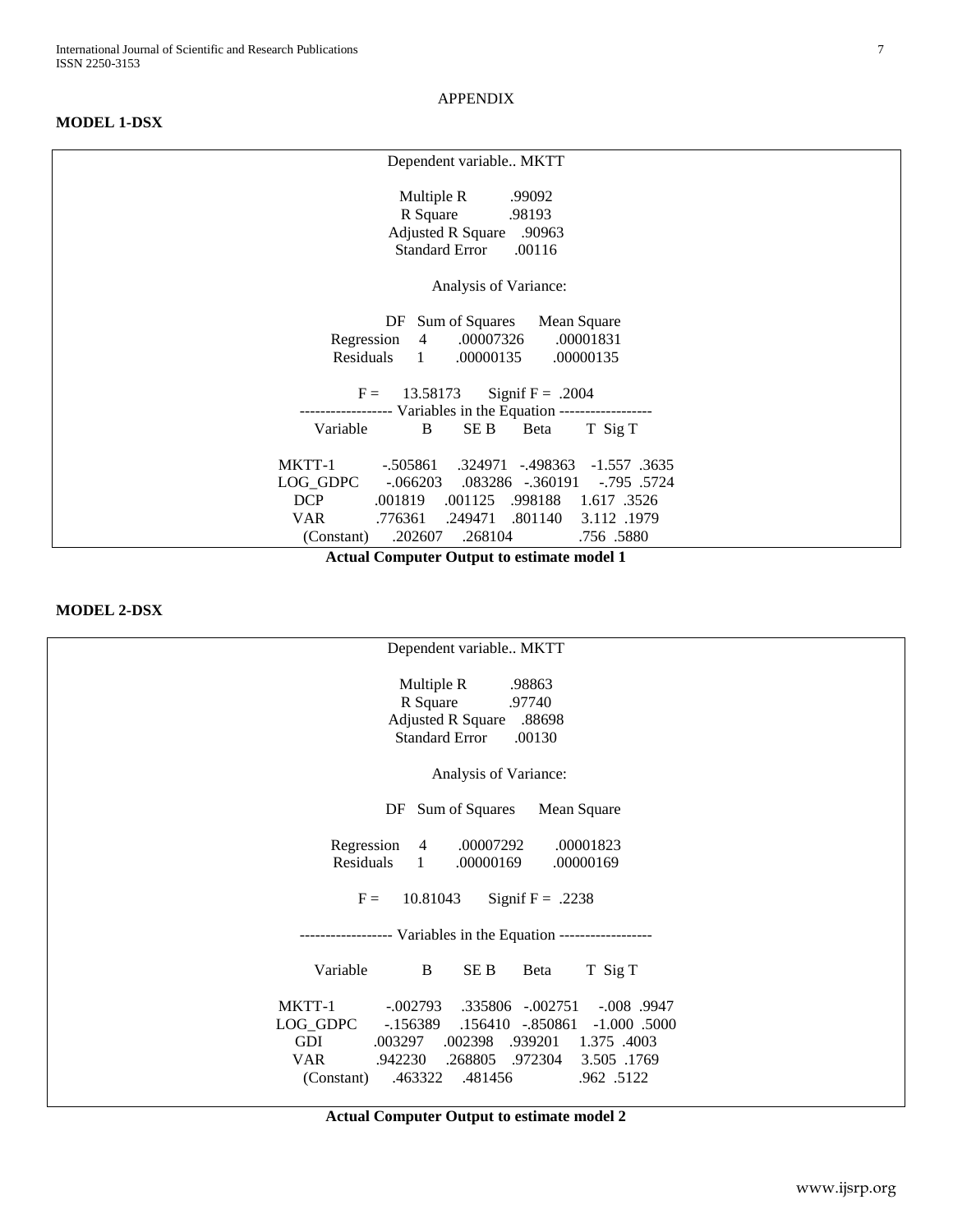# **MODEL 3-DSX**

| Dependent variable MKTT                                                                                                                                                                                                                                                                    |  |  |  |  |  |
|--------------------------------------------------------------------------------------------------------------------------------------------------------------------------------------------------------------------------------------------------------------------------------------------|--|--|--|--|--|
| Multiple R<br>.99776<br>R Square<br>.99552<br><b>Adjusted R Square</b><br>.97760<br><b>Standard Error</b><br>.00058                                                                                                                                                                        |  |  |  |  |  |
| Analysis of Variance:                                                                                                                                                                                                                                                                      |  |  |  |  |  |
| Sum of Squares Mean Square<br>DF                                                                                                                                                                                                                                                           |  |  |  |  |  |
| Regression 4<br>.00007427<br>.00001857<br>Residuals<br>.00000033<br>$\mathbf{1}$<br>.00000033<br>$F =$<br>55.55383<br>Signif $F = .1002$                                                                                                                                                   |  |  |  |  |  |
|                                                                                                                                                                                                                                                                                            |  |  |  |  |  |
| ------------------ Variables in the Equation ------------------<br>B<br>SE B<br>Variable<br>Beta<br>T Sig T                                                                                                                                                                                |  |  |  |  |  |
| MKTT-1<br>2.092231<br>.638722 2.061216<br>3.276 .1886<br>LOG_GDPC<br>.405184<br>.099620 2.204477<br>4.067.1535<br><b>GDS</b><br>$-.007560$ $.002051$ $-.3.833506$ $-.3.686$ $.1687$<br>VAR<br>-5.390131 1.709501 -5.562168 -3.153 .1955<br>(Constant) -1.222412<br>.298280<br>-4.098 .1524 |  |  |  |  |  |
| <b>Actual Computer Output to estimate model 3</b>                                                                                                                                                                                                                                          |  |  |  |  |  |

# **MODEL 4-DSX**

| Dependent variable MKTT                                        |
|----------------------------------------------------------------|
|                                                                |
| Multiple R<br>.97174                                           |
| R Square<br>.94427                                             |
| <b>Adjusted R Square</b><br>.72135                             |
| <b>Standard Error</b><br>.00204                                |
|                                                                |
| Analysis of Variance:                                          |
| Sum of Squares<br>Mean Square<br>DF                            |
| Regression<br>.00007045<br>.00001761<br>$\overline{4}$         |
| Residuals<br>$\mathbf{1}$<br>.00000416<br>.00000416            |
|                                                                |
| 4.23586<br>Signif $F = .3475$<br>$F =$                         |
| ----------------- Variables in the Equation ------------------ |
| Variable<br>B<br>SE <sub>B</sub><br>Beta<br>T Sig T            |
| MKTT-1<br>$-.346137$<br>.574651 -.341006<br>$-.602$ $.6549$    |
| LOG_GDPC<br>.074447<br>.102218<br>.405041<br>.728 .5993        |
| RI<br>.000145 .000349 .229859<br>.415 .7495                    |
| <b>VAR</b><br>1.072915<br>.598920 1.107159<br>1.791 .3241      |
| .342584<br>(Constant)<br>$-.249375$<br>$-.728$ .5994           |
|                                                                |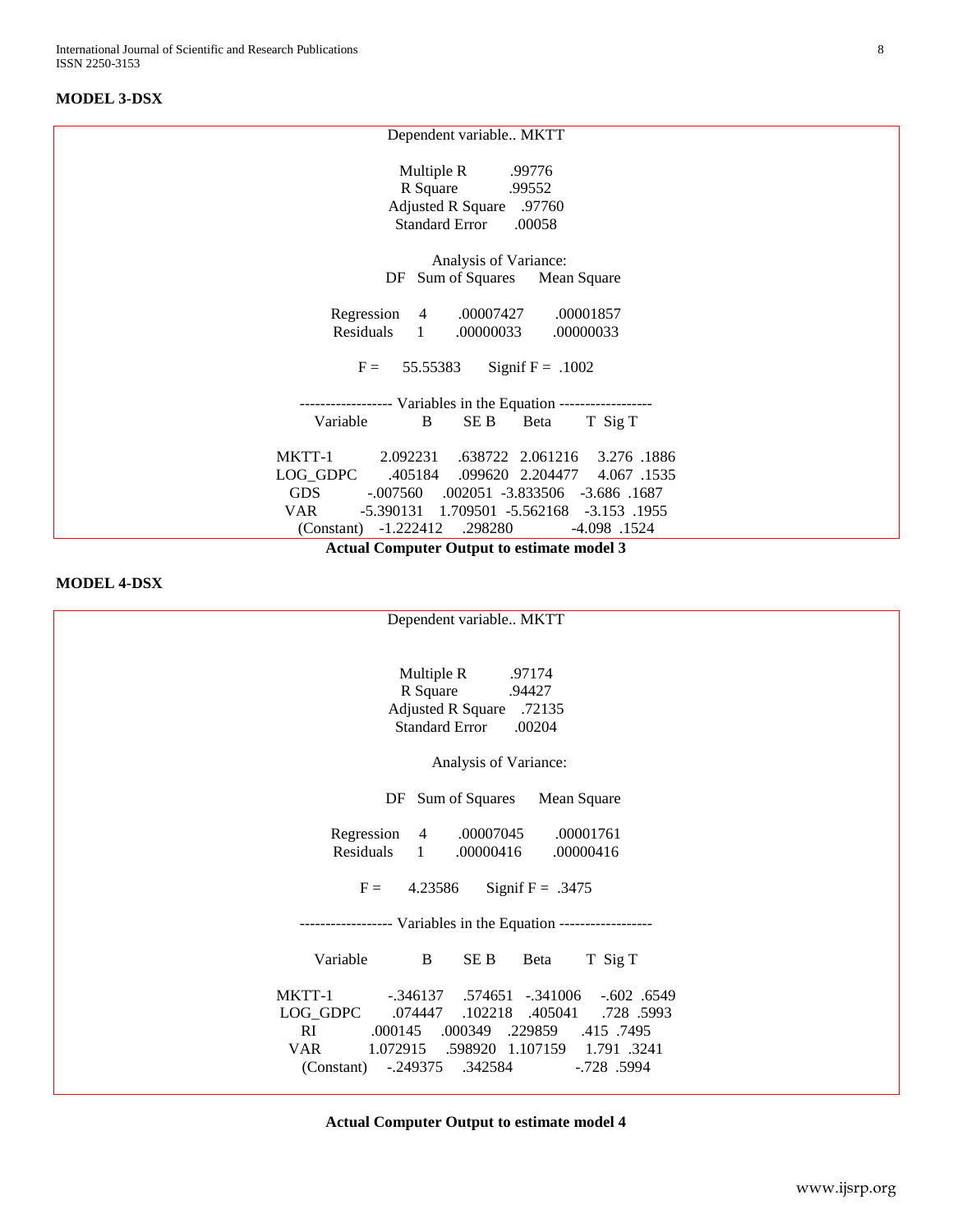# **MODEL 5-DSX**

**Actual Computer Output to estimate model 5**

## **MODEL 6-DSX**

| Dependent variable. MKTT                                                                                                                                                                                                                     |
|----------------------------------------------------------------------------------------------------------------------------------------------------------------------------------------------------------------------------------------------|
| Multiple R<br>.97996<br>R Square<br>.96032<br><b>Adjusted R Square</b><br>.80161<br><b>Standard Error</b><br>.00172                                                                                                                          |
| Analysis of Variance:                                                                                                                                                                                                                        |
| Sum of Squares<br>Mean Square<br>DF<br>Regression<br>.00007164<br>.00001791<br>4<br>.00000296<br>Residuals<br>$\mathbf{1}$<br>.00000296                                                                                                      |
| $F =$<br>6.05060<br>Signif $F = .2948$                                                                                                                                                                                                       |
| ------------------ Variables in the Equation ------------------                                                                                                                                                                              |
| Variable<br>B<br>SE B<br>Beta<br>T Sig T                                                                                                                                                                                                     |
| MKTT-1<br>.436825<br>$-.063532$<br>$-.064488$<br>$-.148$ .9067<br>LOG_GDPC<br>.065637<br>.070150<br>.357109<br>.936 .5211<br><b>FDI</b><br>.001085<br>.001350<br>.351854<br>.804 .5689<br>VAR<br>.429751<br>.678054<br>.443468<br>.634 .6404 |
| .233617<br>$-.936$ .5210<br>$-.218721$<br>(Constant)                                                                                                                                                                                         |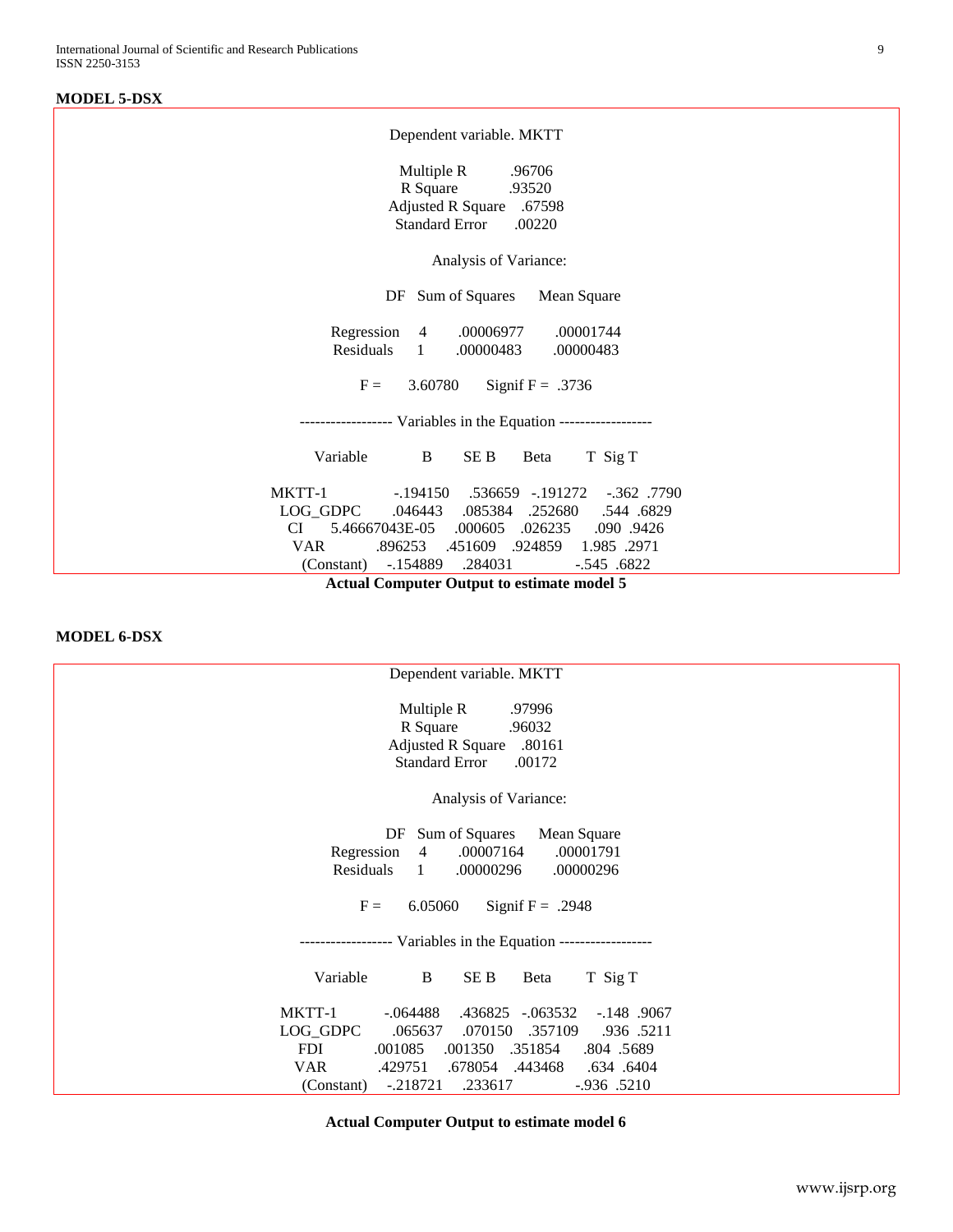# **MODEL 7-DSX**

.

| Equation number: 1                                                                                                                                                                                                                                                                   |  |
|--------------------------------------------------------------------------------------------------------------------------------------------------------------------------------------------------------------------------------------------------------------------------------------|--|
| Dependent variable MKTT                                                                                                                                                                                                                                                              |  |
| Multiple R<br>.98393<br>R Square<br>.96811<br><b>Adjusted R Square</b><br>.84056<br><b>Standard Error</b><br>.00154<br>Analysis of Variance:                                                                                                                                         |  |
| DF Sum of Squares<br>Mean Square                                                                                                                                                                                                                                                     |  |
| Regression<br>$4 \quad$<br>.00007223<br>.00001806<br>Residuals 1<br>.00000238<br>.00000238                                                                                                                                                                                           |  |
| Signif $F = .2650$<br>$F =$<br>7.59014                                                                                                                                                                                                                                               |  |
| ----------------- Variables in the Equation ------------------                                                                                                                                                                                                                       |  |
| Variable<br>SE B<br>T Sig T<br>B<br>Beta                                                                                                                                                                                                                                             |  |
| MKTT-1<br>.198526<br>.534810<br>.195583<br>.371 .7737<br>LOG GDPC .061224<br>.061011<br>.333102<br>1.003.4989<br>PRIVATEKFlow .001059<br>.001034 .336090<br>1.024 .4924<br><b>VAR</b><br>.416776 .564303 .430079<br>.739.5950<br>(Constant)<br>-.203999<br>.203160<br>$-1.004$ .4987 |  |